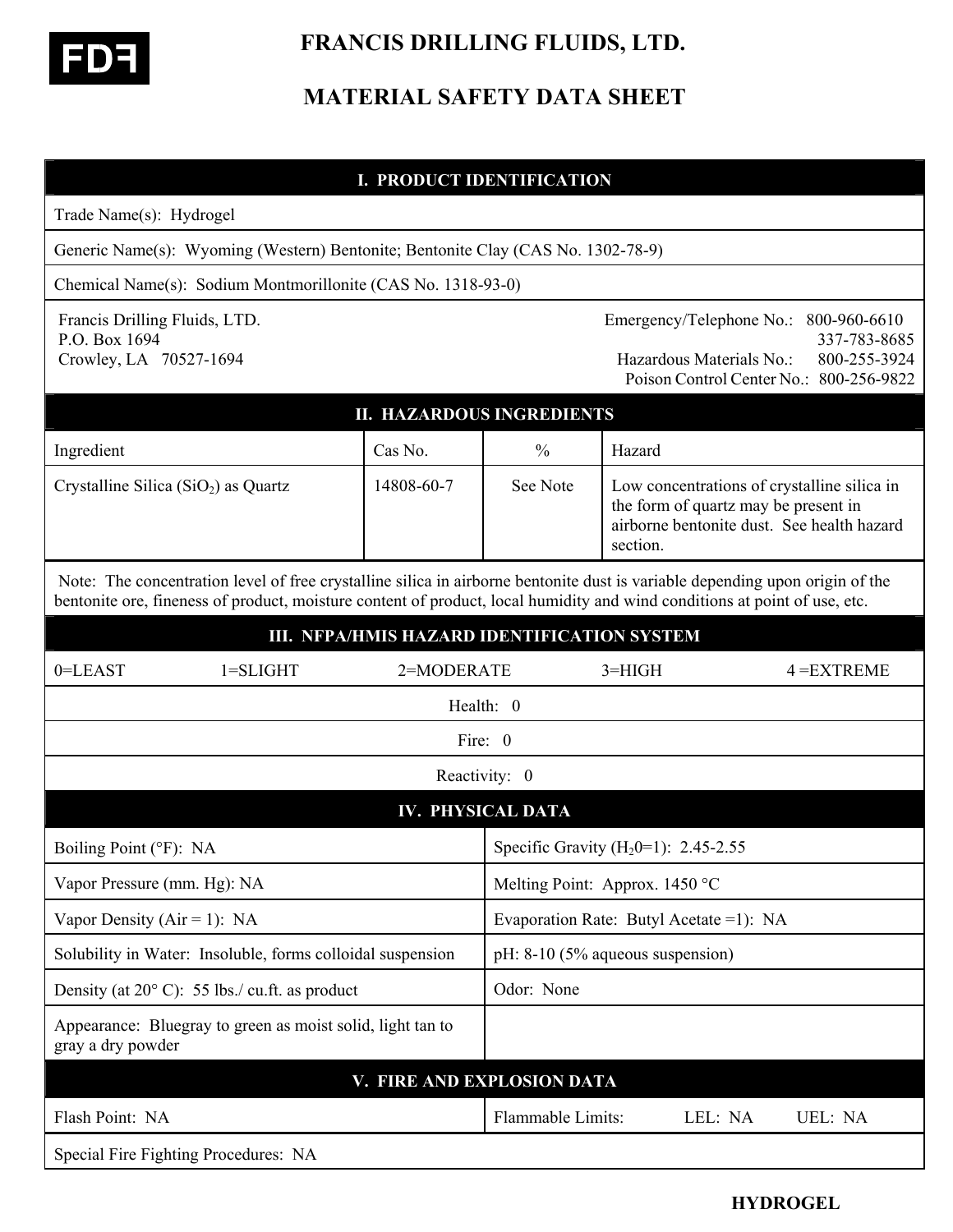Unusual Fire and Explosion Hazards: None. Product will not support combustion.

Extinguishing Media: None for product. Any media can be used for the packaging. Product becomes slipper when wet.

## **VI. REACTIVITY**

Stability: Stable

Hazardous Polymerization: None

Incompatibility: None

Hazardous Decomposition: None

# **VII. HEALTH HAZARD INFORMATION**

Routes of Exposure and Effects :

Skin: Possible drying resulting in dermatitis.

Eyes: Mechanical irritant.

Inhalation: Acute (short term) exposure to dust levels exceeding the PEL may cause irritation of respiratory tract resulting in dry cough. Chronic (long term) exposure to free silica containing airborne bentonite dust where levels are higher than TLV's may lead to development of silicosis or other respiratory problems. Persistent dry cough and labored breathing upon exertion are symptomatic.

Ingestion: No adverse effects

Permissible Exposure Limits: (for air contaminants) Bentonite, as "Particulates not otherwise regulated" (formerly nuisance dust)

OSHA PEL (8hr. TWA): Total dust - 15mg/m3; Respirable dust - 5mg/m3; Crystalline Quartz (respirable) - 0.1mg/m3

ACGIH TLV: Total dust - ND; Respirable dust - ND; Crystalline Quartz (respirable) - 0.1mg/m3

Carcinogenicity: IARC, 1987, concludes that there is limited evidence suggesting the carcinogenicity in humans of inhaled crystalline silica (IARC Class 2A)

| Listed By NTP: Not Listed | Listed By IARC: Not Listed | Listed By OSHA: Not Listed  |
|---------------------------|----------------------------|-----------------------------|
| Acute Oral LD50: ND       | Acute Dermal LD50: ND      | Aquatic Toxicology LC50: ND |

Emergency and First Aid Procedures:

Skin: Wash with soap and water until clean.

Eyes: Flush with water until irritation ceases.

Ingestion: None required.

Inhalation: Move to area free from dust. If symptoms of irritation persist contact physician. Inhalation may aggravate existing respiratory illness.

Additional Health Hazard Information:

## **VIII. HANDLING AND USE PRECAUTIONS**

Steps to be Taken if Material is Released or Spilled: Avoid breathing dust; wear respirator approved for silica bearing dust. Vacuum up to avoid generating airborne dust. Avoid using water. Product slippery when wetted.

Waste Disposal Methods: Product should be disposed of in accordance with applicable local, state and federal regulations.

#### **HYDROGEL**